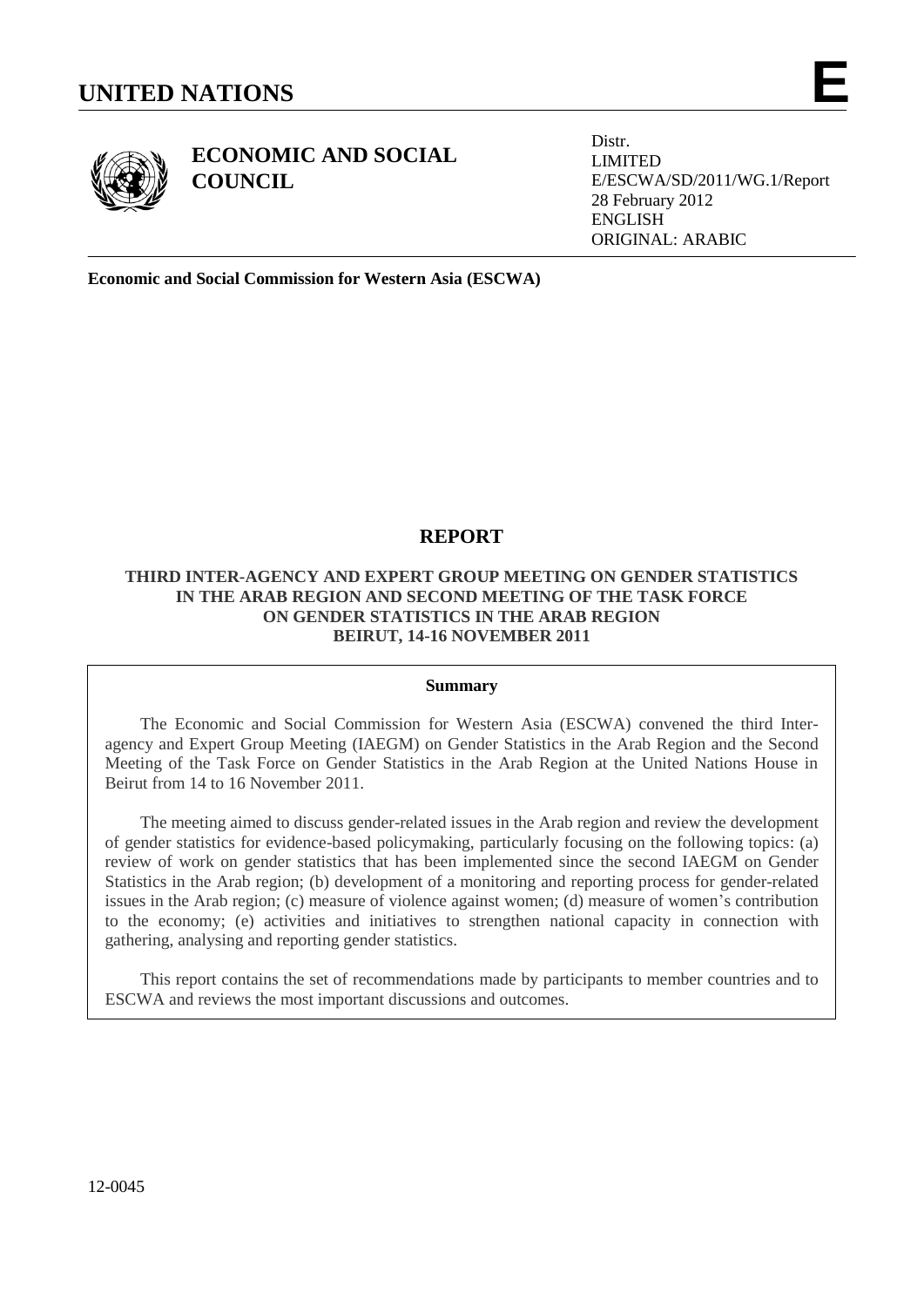|         |                 |                                                                          | Paragraphs Page |                          |
|---------|-----------------|--------------------------------------------------------------------------|-----------------|--------------------------|
|         |                 |                                                                          | $1-2$           | 3                        |
| Chapter |                 |                                                                          |                 |                          |
|         |                 |                                                                          | $3 - 14$        | 3                        |
|         | А.              |                                                                          | $4-6$           | 3                        |
|         | $\mathbf{B}$ .  |                                                                          | $7 - 8$         | $\overline{\mathcal{A}}$ |
|         | $\mathcal{C}$ . |                                                                          | $9-10$          | 4                        |
|         | D.              |                                                                          | $11 - 12$       | 4                        |
|         | E.              |                                                                          | $13 - 14$       | 5                        |
|         |                 |                                                                          | $15 - 30$       | 5                        |
|         | A.              | Review of statistical work carried out since the second IAEGM            | $15 - 17$       | 5                        |
|         | <b>B.</b>       | Development of the process of monitoring and reporting gender issues     | 18-21           | 6                        |
|         | C.              |                                                                          | $22 - 24$       | $\tau$                   |
|         | D.              |                                                                          | $25 - 27$       | 8                        |
|         | Е.              | Activities and initiatives to strengthen national capacity in connection |                 |                          |
|         |                 |                                                                          | 28-30           | 8                        |
|         |                 |                                                                          | $31 - 36$       | 9                        |
|         | А.              |                                                                          | 31              | 9                        |
|         | <b>B.</b>       |                                                                          | 32              | 9                        |
|         | C.              |                                                                          | 33              | 10                       |
|         | D.              |                                                                          | 34              | 10                       |
|         | Ε.              |                                                                          | 35              | 10                       |
|         | F.              |                                                                          | 36              | 10                       |

# **ANNEXES**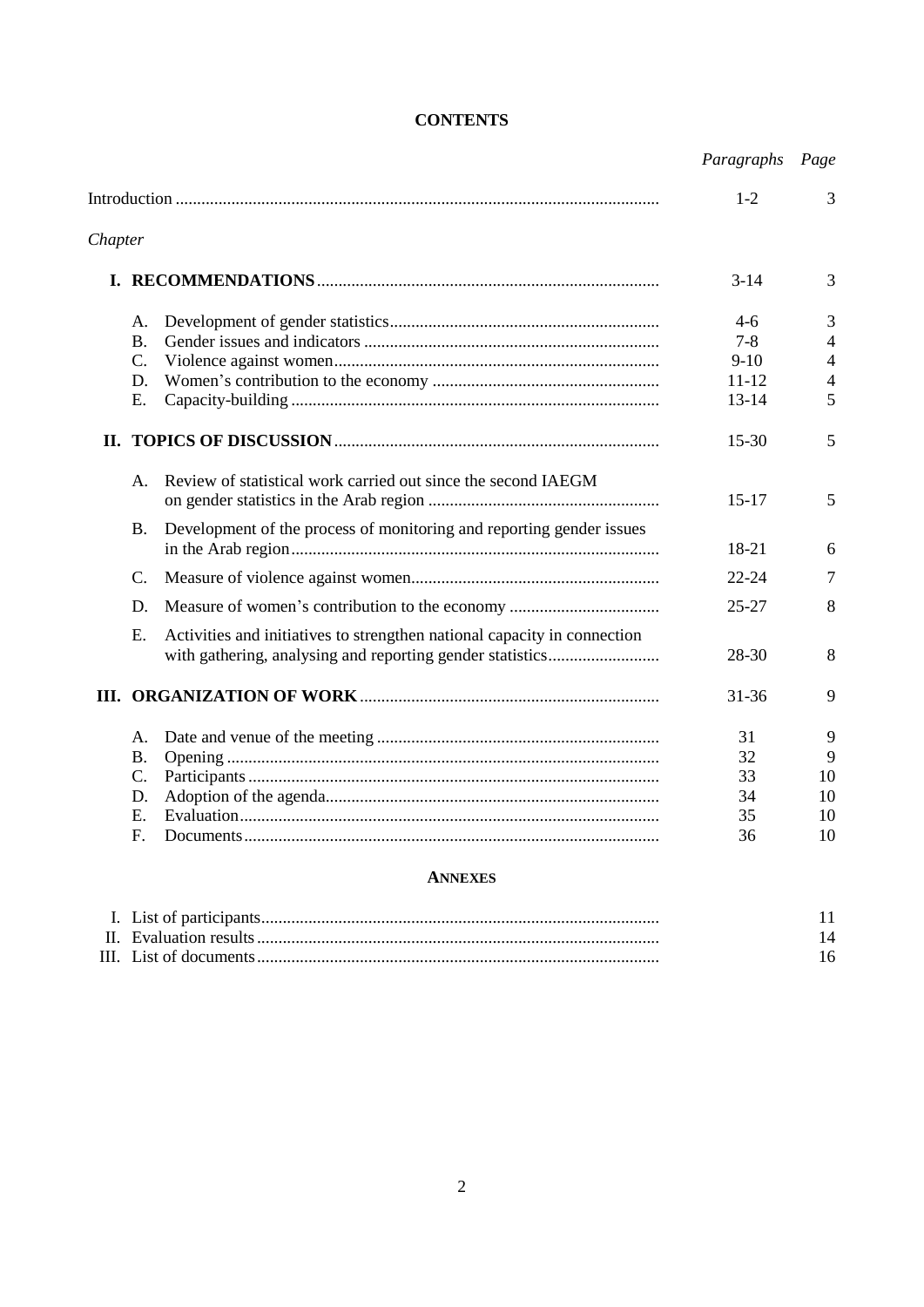## **Introduction**

1. The Statistics Division of the Economic and Social Commission for Western Asia (ESCWA) convened the third Inter-agency and Expert Group Meeting (IAEGM) on Gender Statistics in the Arab Region and the second Meeting of the Task Force on Gender Statistics in the Arab Region at the United Nations House in Beirut, from 14 to 16 November 2011. The meeting brought together experts from national statistical offices and women's machineries, and international and regional experts to review and discuss the development of gender statistics and concepts, methods and challenges to improve monitoring and reporting, with a view to evidence-based policymaking.

2. The meeting provided an opportunity to exchange information on achievements at the national, regional and global levels, and focused on the implementation of the handbook on gender issues and indicators in Arab countries. Participants particularly examined the measurement of gender issues and indicator metadata. Furthermore, they reviewed activities and initiatives in two main areas, namely measuring violence against women and measuring women's contribution to the economy. The final session included thoughts on capacity-building. The Commission submitted nine technical papers to the meeting for discussion, review and decision-making. The Second Meeting of the Task Force on Gender Statistics in the Arab region was convened on 16 November 2011 to discuss follow-up to Task Force activities and the formation of new working groups.

#### **I. RECOMMENDATIONS**

3. Participants issued a number of recommendations, some addressed to member countries and others to ESCWA.

#### A. DEVELOPMENT OF GENDER STATISTICS

4. Recommendations to be implemented by national statistical offices and women's machineries:

(a) Provide the Statistics Division of ESCWA with updates on national statistical activities and output related to gender statistics, which will serve as input for an annual publication by ESCWA on gender statistics;

(b) Identify journalists who are active in the field of gender equality and women's empowerment and communicate their names, skills and backgrounds to ESCWA;

(c) Provide the Statistics Division of ESCWA with information on national statistical resources, activities and output related to gender statistics with a view to sharing knowledge through the virtual library;

(d) Participate in upcoming IAEGM on Gender Statistics in the Arab Region by drawing up technical and methodological papers to enrich the discussions and share new practices and tools.

5. Recommendations to be implemented by ESCWA:

(a) Issue an annual publication on gender statistics in Arab countries covering national statistical activities and output in the field of gender statistics;

(b) Invite media experts working in the field of gender equality and women's empowerment to the next IAEGM on Gender Statistics in the Arab Region, with a view to learning about the contribution they make at the national level in disseminating gender statistics and drawing up plans to improve the presentation of those statistics;

(c) Coordinate steps to compile a list of experts on gender statistics in the Arab region.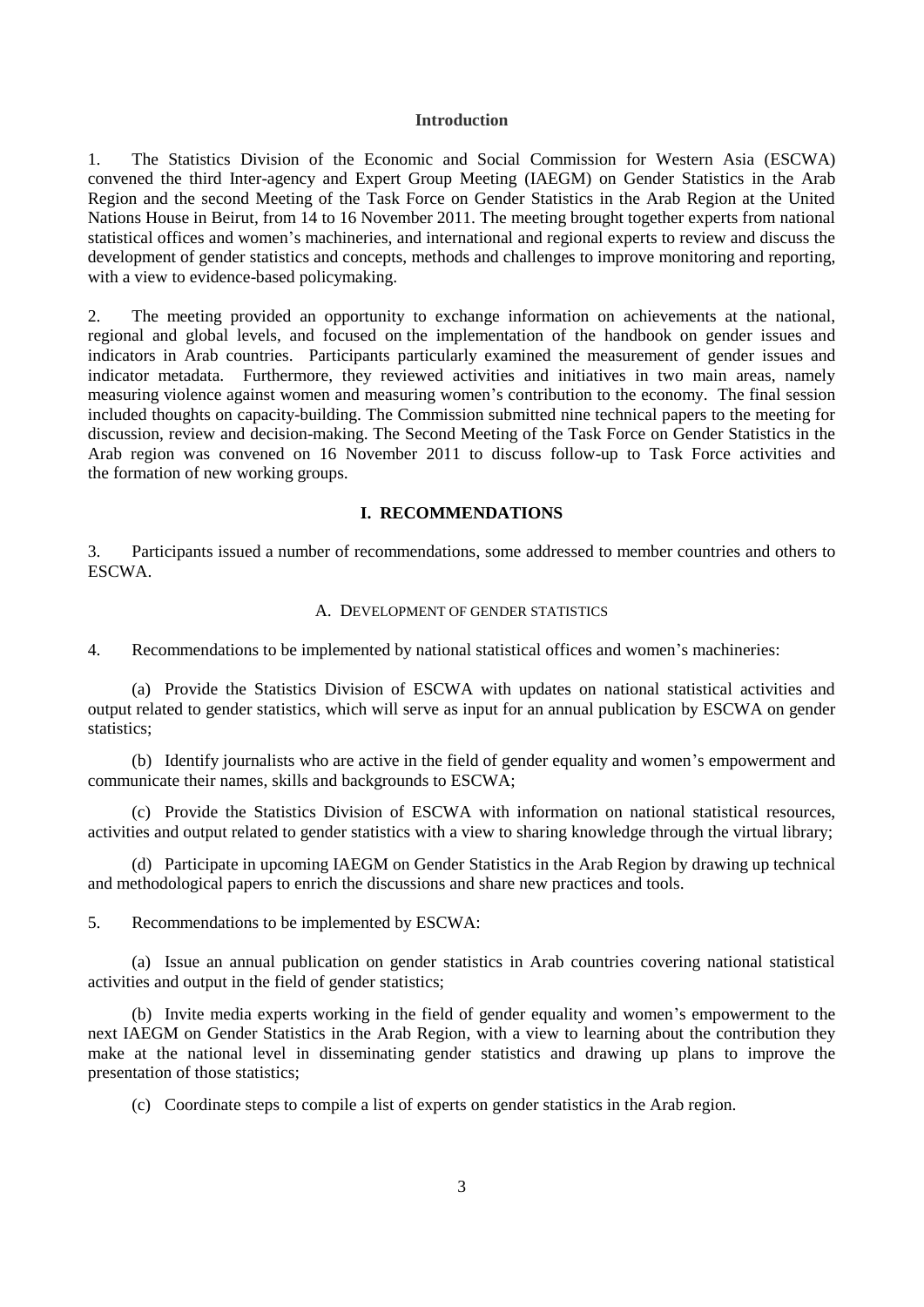6. Participants recommended that the Task Force on Gender Statistics submit a draft of the annual publication on gender statistics in Arab countries for consideration, and learn from successful models such as the newsletter *Tanseeq* of the United Nations Population Fund in Lebanon.

## B. GENDER ISSUES AND INDICATORS

7. Participants recommended that national statistical offices and women's machineries adopt the Arab gender goals, issues and indicators (GIsIn) handbook, and integrate a gender perspective into relevant implementation tools to create and disseminate data and indicators on gender at the national level, enabling regional comparisons within the Arab gender GIsIn framework.

8. Recommendations to be implemented by ESCWA:

(a) Formulate, pursuant to meeting discussions and the evaluation outcome, a final version of the Arab gender GIsIn handbook, to be published in Arabic and English;

(b) Disseminate, on a periodic basis, metadata on the Arab gender GIsIn framework;

(c) Organize capacity-building workshops to improve the production and analysis of gender statistics in line with the Arab gender GIsIn framework.

### C. VIOLENCE AGAINST WOMEN

9. Recommendations to be implemented by national statistical offices and women's machineries:

(a) Provide ESCWA with studies, surveys and statistical tools for measuring violence against women and information on relevant policies implemented at the national level, with a view to sharing knowledge on the United Nations website on violence against women;

(b) Adopt the "model questionnaire to measure violence against women: implementation tools" as amended and translated by ESCWA in future surveys, allowing studies on the prevalence of violence against women in the Arab region to be drawn up based on comparable data.

10. Participants recommended that ESCWA publish and disseminate the "model questionnaire to measure violence against women: implementation tools" to all national statistical offices and women's machineries and provide technical support and capacity-building activities to all countries that will implement those tools.

# D. WOMEN'S CONTRIBUTION TO THE ECONOMY

11. Participants recommended that national statistical offices and women's machineries produce time use statistics and adopt United Nations methodology with a view to measuring unpaid employment.

12. Recommendations to be implemented by ESCWA:

(a) Organize workshops on agricultural statistics to develop a methodology for conducting gendersensitive agricultural censuses in Arab countries;

(b) Adopt proposals made at the Time Use Statistics Workshop that was held in Amman in 2011, to develop regional guidelines on time use statistics;

(c) Collaborate with specialized agencies at the regional and international levels to strengthen national capacity to produce improved statistics on gender in the field of economics.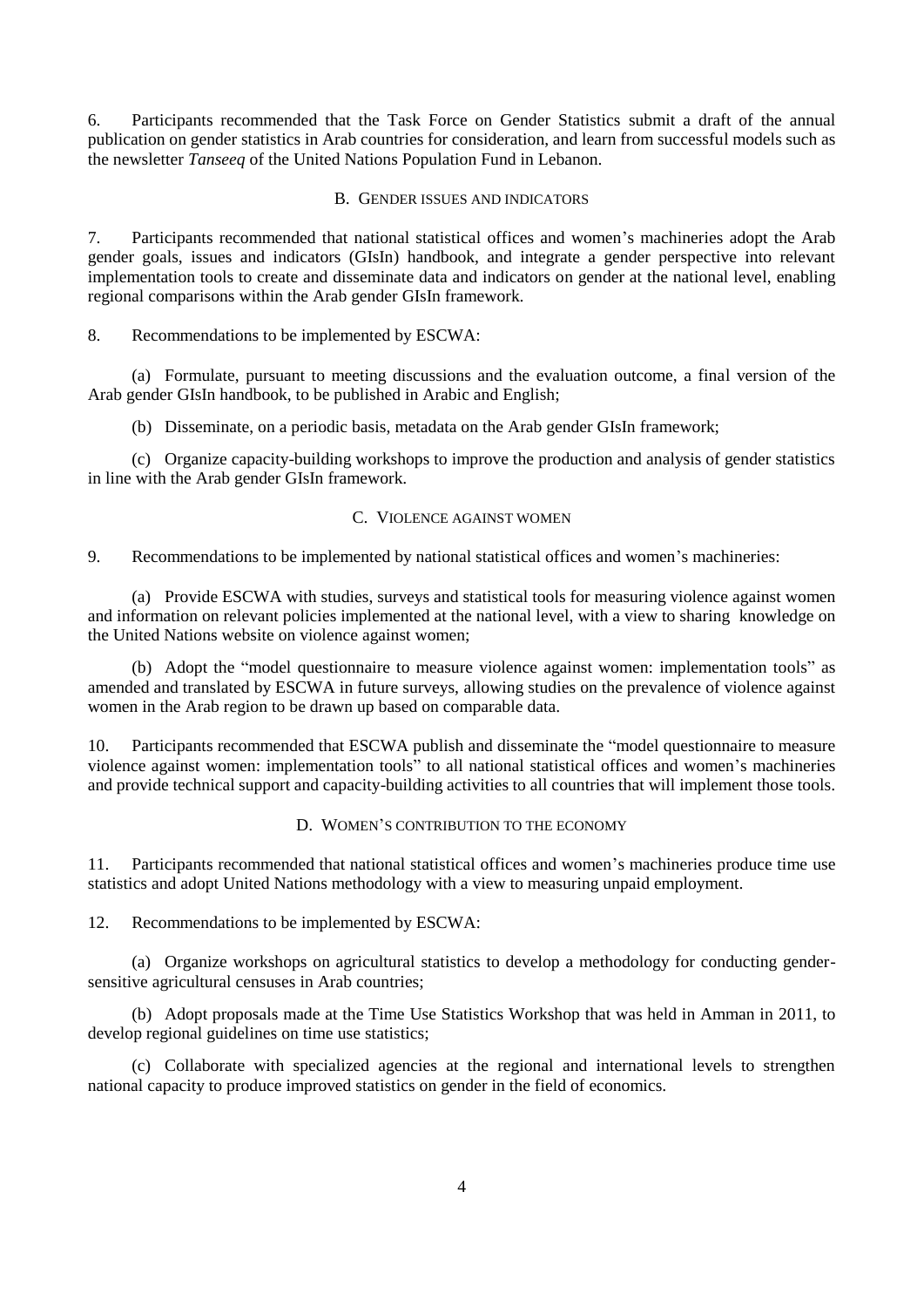#### E. CAPACITY-BUILDING

13. Recommendations to be implemented by national statistical offices and national women's machineries:

(a) Adopt the most recent version of the ESCWA Glossary of Terms on Gender Statistics at the national level and distribute it to all national statistical offices;

(b) Strengthen dialogue and cooperation between producers to improve the production of statistics on gender at the country level.

14. Recommendations to be implemented by ESCWA:

(a) Organize a workshop on reading and writing reports on gender statistics and gender statistics analysis;

(b) Publish, on a biannual basis, a guidebook on statistical work on gender carried out in Arab countries.

#### **II. TOPICS OF DISCUSSION**

## A. REVIEW OF STATISTICAL WORK CARRIED OUT SINCE THE SECOND IAEGM ON GENDER STATISTICS IN THE ARAB REGION

15. The Statistics Division of ESCWA briefed participants on two reports: first on the implications of the forty-second session of the United Nations Statistical Commission on gender statistics and global and regional work programmes;<sup>1</sup> and second on the progress made in carrying out activities related to gender statistics since the second IAEGM on Gender Statistics in the Arab Region.<sup>2</sup> The Commission emphasized the need for communication and effective cooperation at the regional level and the important role of coordinating gender statistics at the national, regional and international levels.

16. Participants underlined the importance of the meeting as a forum for sharing national-level good practice, and technical and methodological papers enriched the discussions. Participants also highlighted the important role of ESCWA in coordinating gender statistics at the regional and international levels by standardizing the Arab gender GIsIn framework. The framework provided core indicators of gender issues in the Arab region that are linked to the Millennium Development Goals, the Beijing Declaration and Platform for Action and the Convention on the Elimination of All Forms of Discrimination against Women, and include the most important global indicators relevant to the region. Participants also discussed ways to enhance effective communication and agreed to share information on activities and results in a regional newsletter to be published annually by ESCWA. A related request was made to establish a working group to design and produce that newsletter. The participants thanked the Statistics Division of ESCWA for the opportunity to share knowledge, particularly on gender statistics, by using the virtual library. The importance of the media in upholding equality between the sexes was also discussed. It was agreed that each country should identify media experts who were active in the area of gender equality and women's empowerment and involve them in strategic planning and future activities. The Commission commended national statistical offices for helping to develop gender terminology and finalize the Arab gender GIsIn framework form.

17. Five Arab countries, namely Jordan, Bahrain, the Syrian Arab Republic, Palestine and Egypt, gave presentations on the latest gender statistics activities and developments at the national level. Ms. Latifa Al-Anzi from the Central Informatics Organization, Bahrain, and Ms. Amina al-Aqal from Bahrain's

-

<sup>1</sup> E/ESCWA/SD/2011/WG.1/9.

<sup>2</sup> E/ESCWA/SD/2011/WG.1/4.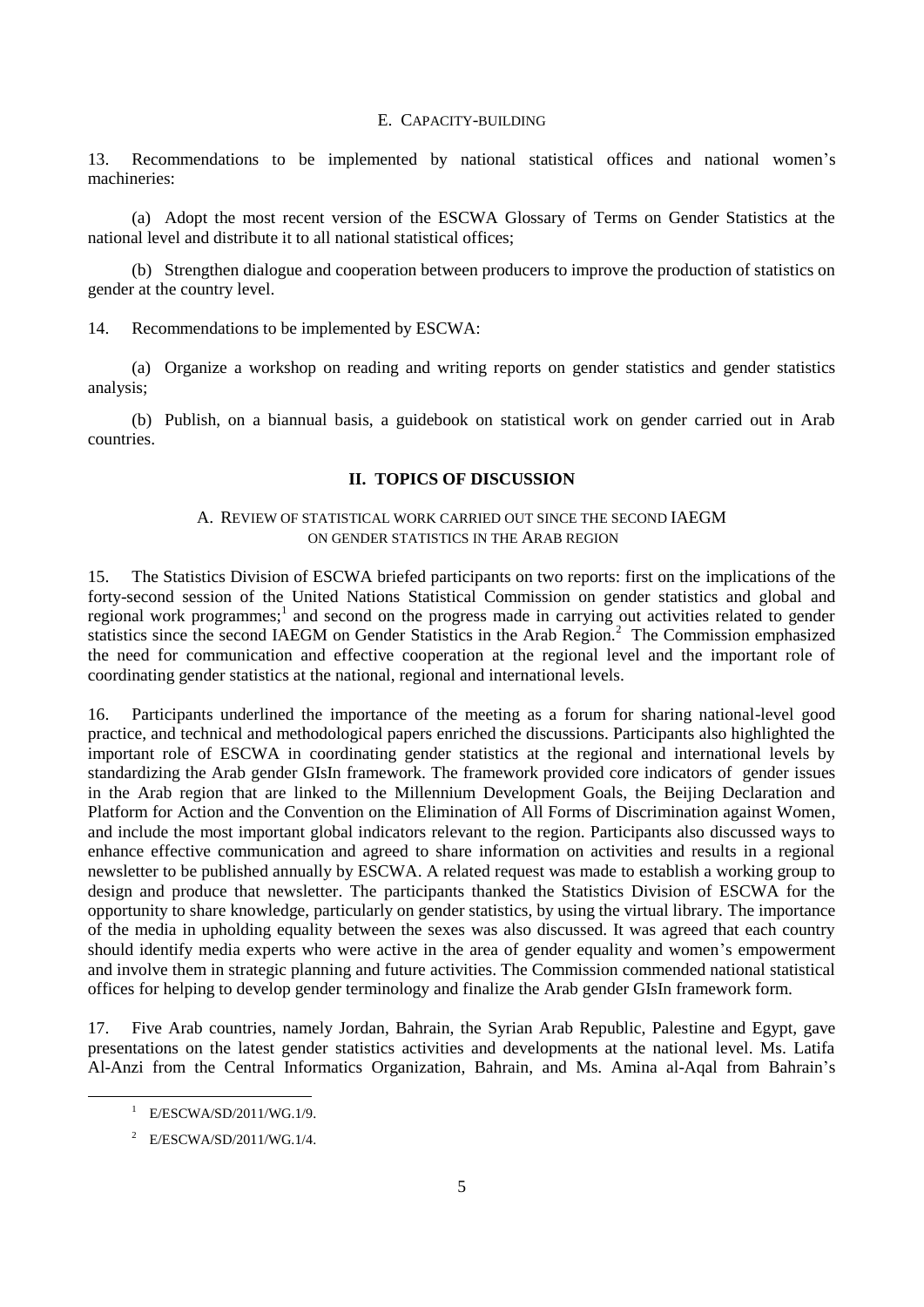Supreme Council for Women in Bahrain briefed the participants on studies and gender statistics and their regular publication on the Supreme Council for Women website. They drew attention to the fact that the Central Informatics Organization and the Supreme Council for Women had adopted the ESCWA Glossary of Terms on Gender Statistics. Ms. Wafaa Ahmed from the Central Agency for Public Mobilization and Statistics, Egypt, suggested that Arab countries should expedite the provision of data on gender indicators contained in the Arab gender GIsIn framework to create a regional database. She stressed the importance of using the concepts, definitions, sources and measurements of those indicators as provided for in the framework. Ms. Lama Fahmy from the Department of Statistics, Jordan, stated that the Department was currently helping to formulate, review and issue national reports on the Millennium Development Goals and to meet the requirements of the Convention on the Elimination of All Forms of Discrimination against Women. Ms. Ghania Kaashi from the Central Bureau of Statistics, Syrian Arab Republic, provided an overview of women's empowerment statistics. Ms. Arabia Ferchichi from the National Institute of Statistics, Tunisia, announced that they were gathering and disseminating sex-disaggregated data and Ms. Ibtisam Jouni from the Central Administration of Statistics, Lebanon, announced that the Central Administration was preparing to conduct a survey of violence against women in collaboration with the United Nations Population Fund and the Statistics Division of ESCWA. The meeting underlined the importance of using reliable information sources and effective gender statistics tools to accurately reflect the situation of women and men in the Arab region and monitor changes in gender equality in all fields.

## B. DEVELOPMENT OF THE PROCESS OF MONITORING AND REPORTING GENDER ISSUES IN THE ARAB REGION

18. The Statistics Division of ESCWA presented the final version of the report on the outcome of the regional evaluation of the Arab gender GIsIn handbook and framework.<sup>3</sup> The report reviewed the responses of eleven Arab countries that took part in a survey conducted by the Statistics Division at ESCWA,<sup>4</sup> which revealed that there are 86 indicators at the national level, in line with the Arab gender GIsIn framework. The regional evaluation showed that it was possible to gather data on Arab gender GIsIn framework indicators if official surveys and data were available. It also revealed that at least one country was able to collect data on all indicators. The participants thus invited countries to complete the process of collecting data on each indicator and to update their statistical tools. ESCWA will present a second regional evaluation of the Arab gender GIsIn handbook and framework at the next meeting in order to monitor the evolution of data collection at the regional level.

19. ESCWA presented the Arab gender GIsIn handbook<sup>5</sup> and explained how the indicators were calculated. A discussion also took place on the clarity and applicability of metadata contained in it. The handbook was approved and explanations of a number of its terms were provided; those explanations will be taken into account when drafting the final version of the handbook.

20. Representatives from four countries, namely Bahrain, Egypt, Jordan and Lebanon, presented the results of the data collection process within the Arab gender GIsIn framework, in accordance with the handbook. They explained what data were available within the framework and the reasons why some data were unavailable, as was the case with surveys on poverty and the environment and specialized surveys on violence against women and on time use. The representatives of those countries agreed that the lack of cooperation between the national statistical office and statistical authority agencies was a major impediment to collecting gender statistics data. Moreover, there had been an overall failure to integrate a gender perspective into traditional statistical tools, including censuses and surveys and into all official statistics fields.

<sup>3</sup> E/ESCWA/SD/2011/WG.1/7.

<sup>&</sup>lt;sup>4</sup> The following Arab countries took part in the survey: Bahrain, Egypt, Iraq, Kuwait, Lebanon, Palestine, Saudi Arabia, the Syrian Arab Republic and Tunisia.

<sup>5</sup> E/ESCWA/SD/2011/WG.1/8.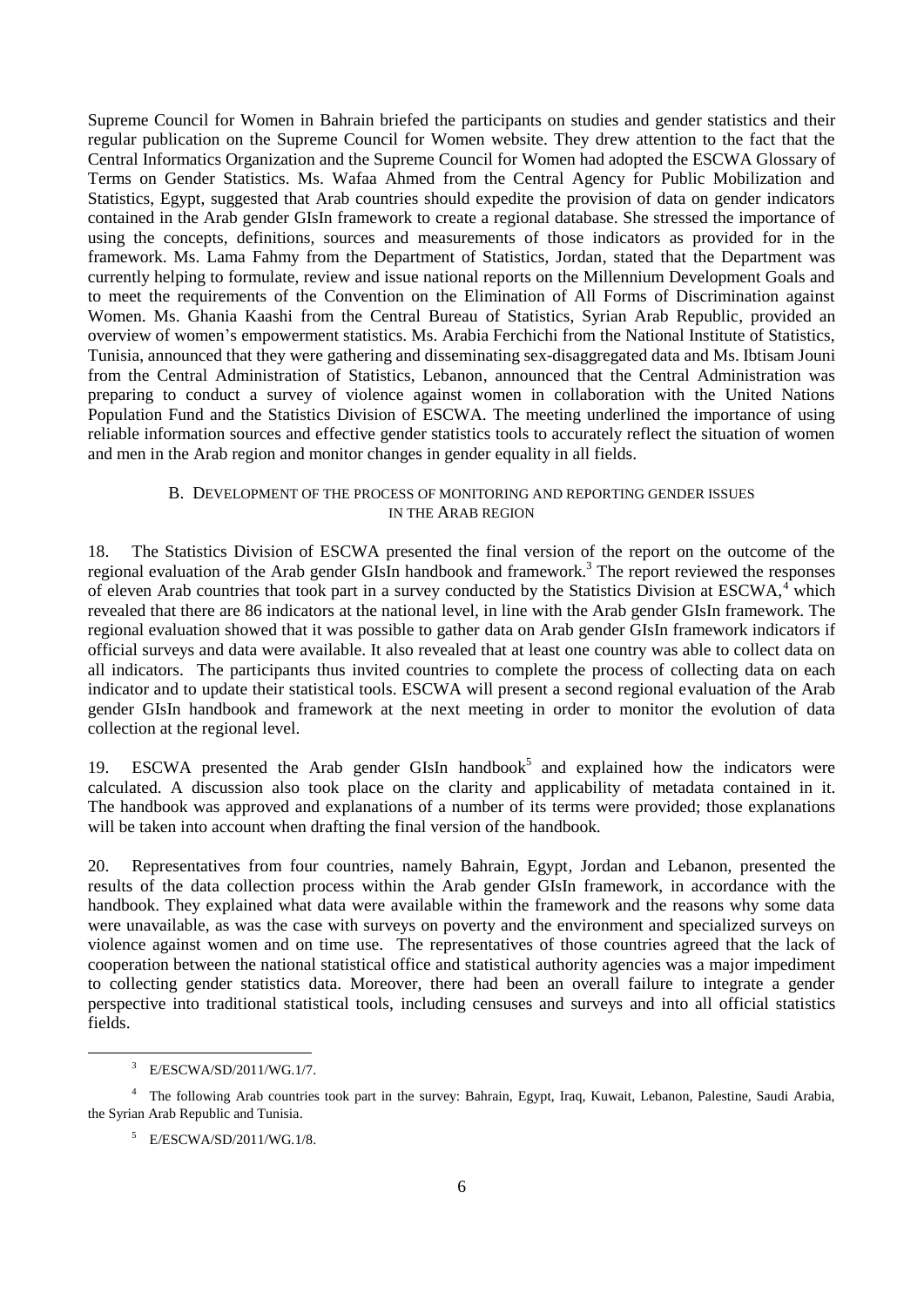21. It was agreed that the GIsIn framework should not be amended, even though data on some indicators are not available, as alternatives could be used in certain countries, provided Arab gender issues and indicators could be integrated into future surveys. The Statistics Division of ESCWA must finalize the latest version of the manual on metadata. The manual will be published in English and, if sufficient resources are available, will be translated into Arabic. It was also agreed that ESCWA should organize capacity-building workshops to improve the production of gender statistics and complete the Arab statistical framework on gender at the national level.

### C. MEASURE OF VIOLENCE AGAINST WOMEN

22. Ms. Afaf Jabiri, an expert on violence against women, gave a presentation on studies of violence against women and noted that most studies dealt with women as victims, focused on married women between the ages of 15 and 49 and ignored community violence and violence perpetrated by the State or the family. Participants stressed the importance of ensuring that women understood the concept of violence and the definitions of types of violence, as that impacted the reliability and accuracy of data in surveys. Some pointed to the importance of undertaking studies related to the social and cultural context in which the phenomenon occurred. Participants also stressed the importance of efforts to gather needed data and of considering other manifestations of violence, such as early marriage and sexual harassment at work. Some participants also stressed the considerable impact of the media on violence against women through its promotion of that phenomenon in films.

23. Ms. Ghadrin Jafny of the International Labour Organization talked about the concept and measurement of sexual harassment at work and how to address that phenomenon. She also talked about its ethical and social implications and gave a number of examples involving employees at work. The Statistics Division of ESCWA gave a presentation on the "model questionnaire to measure violence against women: implementation tools<sup>56</sup> in Arabic, which has been implemented by the five United Nations regional commissions, the United Nations Statistical Division and UN Women. The questionnaire is an implementation tool that provides indicators to measure violence against women that had not been established previously. The model questionnaire on indicators will be finalized based on the report of the Friends of the Chair of the United Nations Statistical Commission on the indicators on violence against women that was presented at its fortieth session. Ms. Henriette Jansen, an expert on research on violence against women, began her presentation by testing participants' knowledge of the difference between the concepts of sex and gender. Her presentation focused on measuring and classifying United Nations indicators on violence against women, and emphasized the importance of using the ESCWA model questionnaire as a tool to measure that phenomenon.

24. Ms. Ghania Kaashi from the Central Bureau of Statistics, Syrian Arab Republic, and Mr. Ashraf Hamdan from the Palestinian Central Bureau of Statistics gave presentations on their national experiences in carrying out surveys of violence against women. Mr. Hamdan said that the Palestinian Central Bureau of Statistics had adopted international classifications and the ESCWA questionnaire; those had been adapted to the Palestinian environment and the Bureau of Statistics had included social and economic violence in the aforementioned survey. Participants stressed the importance of networking between government institutions and NGOs with regard to collecting data on violence against women because of the importance and sensitivity of that data. They highlighted the importance of using the ESCWA "model questionnaire to measure violence against women: implementation tools" to streamline national results in the region. They underlined their approval of the model questionnaire and suggested that it should be published on the ESCWA website and on the websites of statistical offices, in order to provide stakeholders with a clear methodology and technical support to facilitate implementation of those tools. The expert Ms. Anne-Christine Wanders gave a presentation on the "Encyclopedia of Violence against Women", which strives to strengthen the capacity to eliminate violence against women. She stressed the importance of updating

 $6$  E/ESCWA/SD/2011/WG.1/6.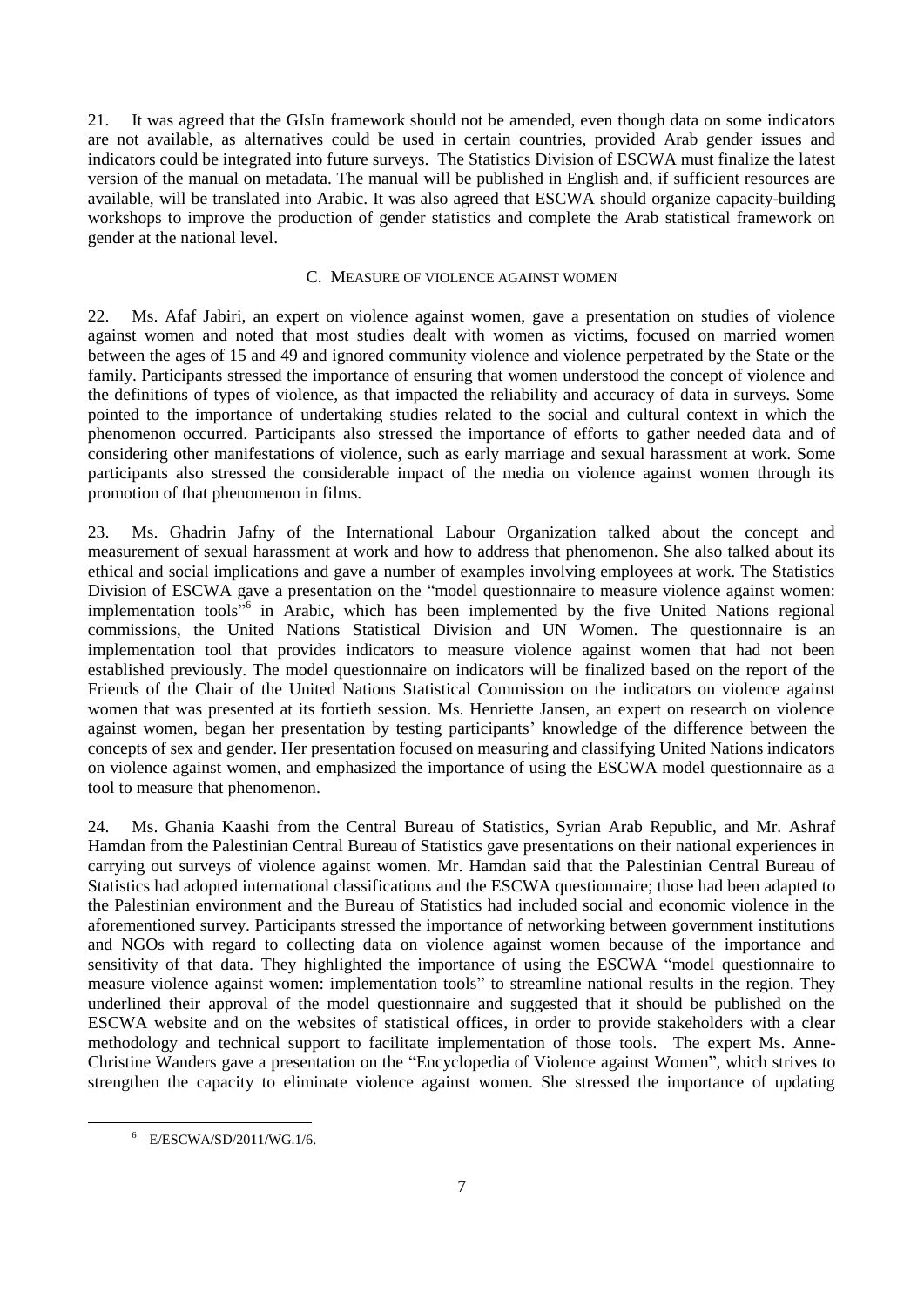resources and sources of participating countries on the website. The participants agreed to provide ESCWA with materials and surveys on violence against women so that the website could be updated periodically.

# D. MEASURE OF WOMEN'S CONTRIBUTION TO THE ECONOMY

25. Ms. Valeria Rocca and Mr. Salar Tayyib from the Food and Agriculture Organization of the United Nations gave a presentation on gender statistics in rural areas. Mr. Tayyib stressed the importance of incorporating a gender perspective in agricultural indicators and suggested that statistical offices should develop regional instruments for that purpose, presenting a number of those indicators. He explained the difference between the concepts of ownership and tenure in agriculture. Mr. Omar Hakouz from the Statistics Division of ESCWA gave a presentation on proposed methodologies for measuring unpaid work within the home. The participants agreed on the importance of relying on United Nations classifications relating to time use and extending their use regionally to measure informal and unpaid work.

26. Ms. Wafaa Ahmed from the Central Agency for Public Mobilization and Statistics presented certain gender statistics and a number of recommendations based on them, including working to improve the image of women in society and to raise the level of their participation in public life, politics and development. Ms. Lama Fahmy from the Department of Statistics, Jordan, briefed the participants on the results of the 2007 agricultural census, highlighting the role played by women in connection with land tenure. And Ms. Farida Kuku from the General Directorate for Women and Family Affairs, Ministry of Welfare and Social Security, the Sudan, presented figures and made proposals to help empower women economically. Mr. Chadi Bou Habib from the World Bank gave a presentation entitled "Improving gender data on non-farm incomegenerating activities", in which he used two surveys to identify simple steps that facilitate the collection of data on the productive activities of women. He also stressed the importance of strengthening national statistical offices as gender statistics focal points at the national level. ESCWA emphasized the importance of coordination between agencies with respect to gender indicators since gender statistics experts can facilitate access to relevant data. Ms. Ibtisam Jouni from the Central Administration of Statistics, Lebanon, said that the Central Administration had carried out a survey in collaboration with the Food and Agriculture Organization of the United Nations. The representative of ESCWA emphasized the importance of statistical offices providing information for inclusion in a handbook on the statistics of Arab countries, enabling each country to access that information and benefit from the experiences of others. It was also stressed that national statistical agencies, in coordination with ministries and other agencies, must publish reports and ensure that there are no discrepancies between figures: as official sources, national statistical agencies are the primary reference points for any statistical information.

27. Mr. Mansour Omeira of the International Labour Organization made a presentation entitled "Measuring unregulated employment in Yemen" in which he drew attention to the importance of calculating women's work within the home. Participants underlined the importance of broadening the concept of informal employment (including work within the home). They stressed its value and its impact on policymaking, and the need to consider compensating women who perform work within the home rather than taking up employment outside the home. On a related issue, Mr. Ghanem Al-Kumaim from the Central Statistical Organization, Yemen, said that county data on child labour would be published.

# E. ACTIVITIES AND INITIATIVES TO STRENGTHEN NATIONAL CAPACITY IN CONNECTION WITH GATHERING, ANALYSING AND REPORTING GENDER STATISTICS

28. The Statistics Division of ESCWA presented the Handbook on Gender Statistics Activities in Arab countries, $\frac{7}{1}$  which had been drawn up pursuant to the recommendations of the Task Force on Gender Statistics to highlight the most important gender statistics activities, including publications, surveys and data in Arab countries. The Commission emphasized that statistical offices should review the Handbook and

<sup>7</sup> E/ESCWA/SD/2011/WG.1/2.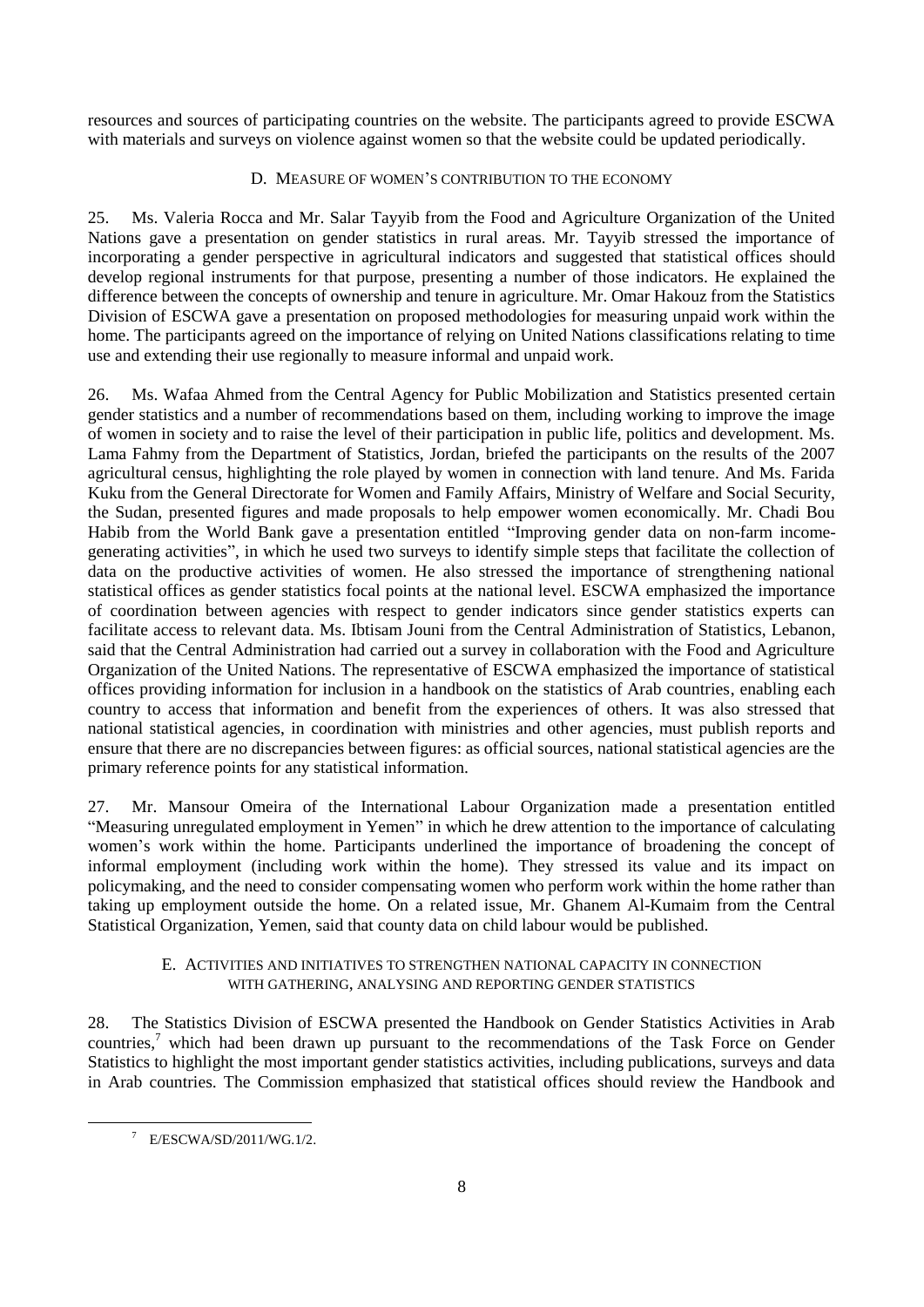provide ESCWA with information on any new activities that had not been made available before, and they should provide electronic versions of publications referring to these activities, to be uploaded to the ESCWA Statistics Division website. Participants suggested the addition of projects related to gender statistics that are underway in each country and the names of gender statistics stakeholders at national statistical offices and other agencies. They also suggested that each country include additional information on the establishment and functions of its statistical office. The Commission showed participants the second version of the Glossary of Terms on Gender Statistics,<sup>8</sup> which aims to standardize the vocabulary used in the field of gender in both Arabic and English. Participants were requested to review the Glossary and provide their suggestions or corrections prior to the adoption of the final version of it at the regional level. Ms. Anne-Christine Wanders gave a presentation on "making numbers meaningful", in which she stressed the importance of presenting data, tables and graphs in a clear and understandable way. Participants suggested that a workshop on effective ways to present and analyse gender data should be held in 2013.

29. Mr. Ghanem Al-Kumaim and Mr. Nashwan Aswaani from the Central Statistical Organization, Yemen, presented an overview of the challenges they face in generating gender statistics in Yemen. They stressed the importance of organizing workshops for competent authorities and ministries and of urging them to provide statistical offices with key data. They informed the participants that the Central Statistical Organization had appointed a contact point on gender statistics for each ministry and had allocated a budget to facilitate access to data. Ms. Farida Kuku from the Ministry of Welfare and Social Security, the Sudan, gave a presentation entitled "Population and Housing Census in the Sudan; Integrating a gender perspective in the Fifth Population and Housing Census (2008)". She underlined the importance of training courses and workshops for staff responsible for data collection, census takers and supervisors in order to raise awareness of gender and definitions used in that field, and to encourage them to integrate a gender perspective in future statistics. The meeting highlighted the important role that the media campaigns can play in explaining statistics on women and men.

30. The Second Meeting of the Task Force on Gender Statistics in the Arab Region was held at the end of the fifth session to review the competencies of the Task Force and the draft standardized questionnaire formulated by the United Nations Statistical Division in cooperation with the regional commissions, to conduct a comprehensive review of gender statistics in national statistical offices. An exchange of ideas took place on establishing an annual publication of regional news on national statistical activities and output related to gender statistics. The Task Force agreed to continue to update the Glossary of Terms on Gender Statistics periodically.

# **III. ORGANIZATION OF WORK**

# A. DATE AND VENUE OF THE MEETING

31. The Third Inter-agency and Expert Group Meeting on Gender Statistics in the Arab Region and the Second Meeting of the Task Force on Gender Statistics in the Arab Region was convened at the United Nations House in Beirut from 14 to 16 November 2011 under the auspices of the Statistics Division of ESCWA.

# B. OPENING

32. The meeting was opened by Ms. Neda Jafar, expert in gender statistics and the Millennium Development Goals, on behalf of Mr. Juraj Riecan, Director of the Statistics Division of ESCWA. Ms. Jafar welcomed the participants and noted that despite sound political statements affirming the goal of gender equality and a commitment to gender and development, evidence showed that many objectives had yet to be realized. She listed the most important challenges that impeded the achievement of those objectives: lack of

<sup>8</sup> E/ESCWA/SD/2011/WG.1/3.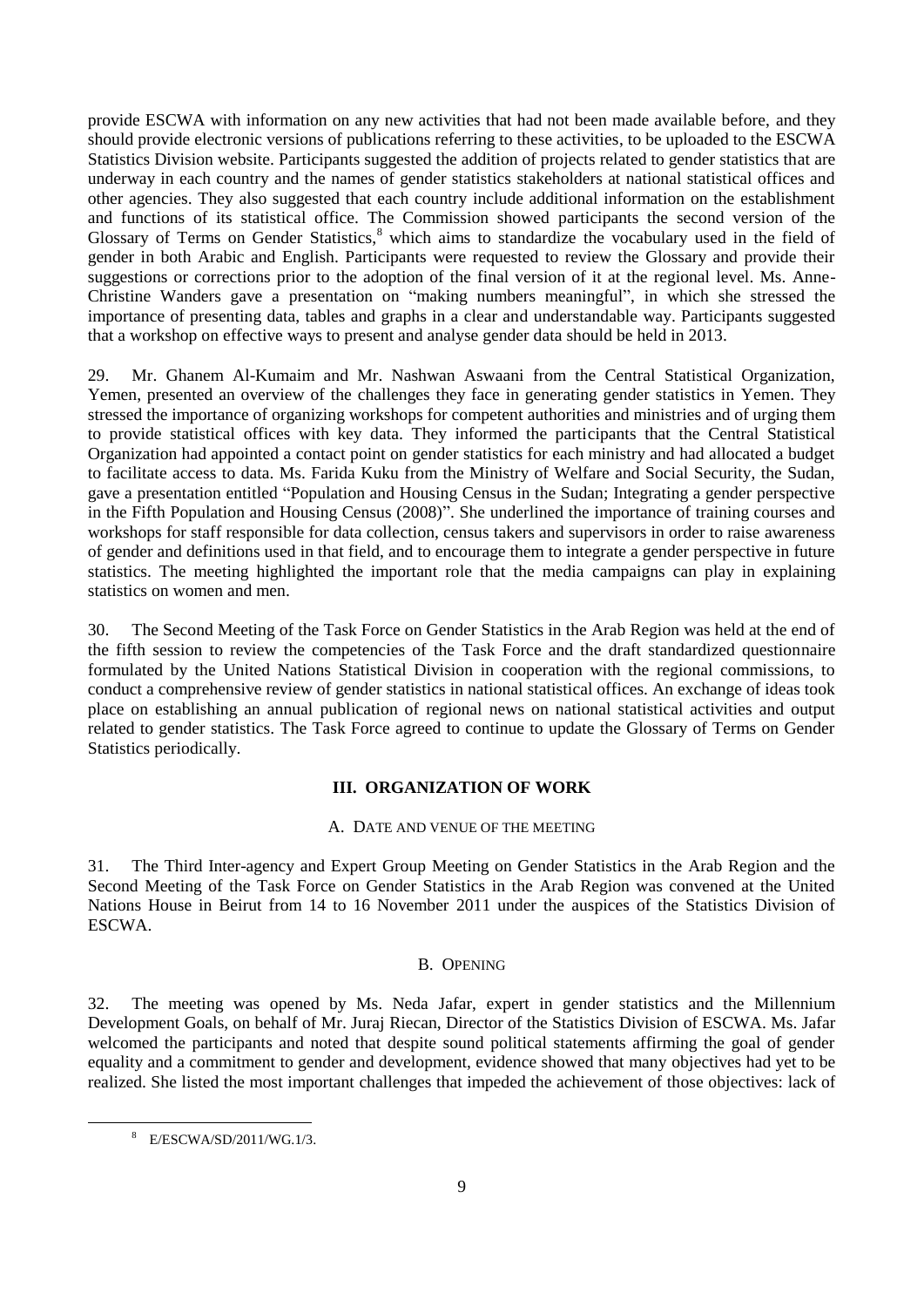linguistic and conceptual clarity; weak inter-sectoral cooperation; lack of disaggregated statistics; the need for approaches that take the overall framework into account; the need to integrate a gender perspective into instruments and methods to create gender indicators; and the absence of an environment that encourages collaborative learning through the sharing of best practice. She noted that national, regional and global authorities were under pressure to provide evidence of achieved results, and to ensure greater accountability and effectiveness for stakeholders, including donors, beneficiaries and those working in the related sectors. She also presented the objectives and expected outcome of the meeting: the completion of the Arab gender GIsIn handbook; the adoption of a framework for the production of statistical data; the submission to ESCWA of national-level studies, surveys, implementation tools and policy initiatives; the adoption of the model questionnaire to measure violence against women: implementation tools; the production of statistics on time use and on the use of methodologies in measuring unpaid work; and the adoption of the Glossary of Terms on Gender Statistics at the national and regional levels. She expressed the hope that the meeting would address those challenges and achieve its expected outcome.

## C. PARTICIPANTS

33. The third Inter-agency and Expert Group Meeting on Gender Statistics in the Arab Region and the Second Meeting of the Task Force on Gender Statistics in the Arab Region was attended by 21 participants from 10 Arab countries, representatives from four United Nations agencies, and experts on gender statistics and violence against women. Annex I contains a list of participants.

### D. ADOPTION OF THE AGENDA

34. The meeting was convened over five sessions, as per the agenda.

### E. EVALUATION

35. A total of 18 participants completed the evaluation form, which included questions on organizational and technical aspects of the meeting. The evaluation form is contained in annex II. The evaluation yielded the following results:

- 66 per cent of respondents rated the meeting as "good" or "excellent";
- 89 per cent of respondents rated the quality of the materials as "good" or "excellent";
- 89 per cent of respondents rated the planning and general organization of the meeting as "good" or "excellent";
- Respondents awarded a score of between 67 and 94 per cent to the content and implementation of the sessions.

# F. DOCUMENTS

36. A list of documents of the third Inter-agency and Expert Group Meeting on Gender Statistics in the Arab Region and the Second Meeting of the Task Force on Gender Statistics in the Arab Region is provided in annex III.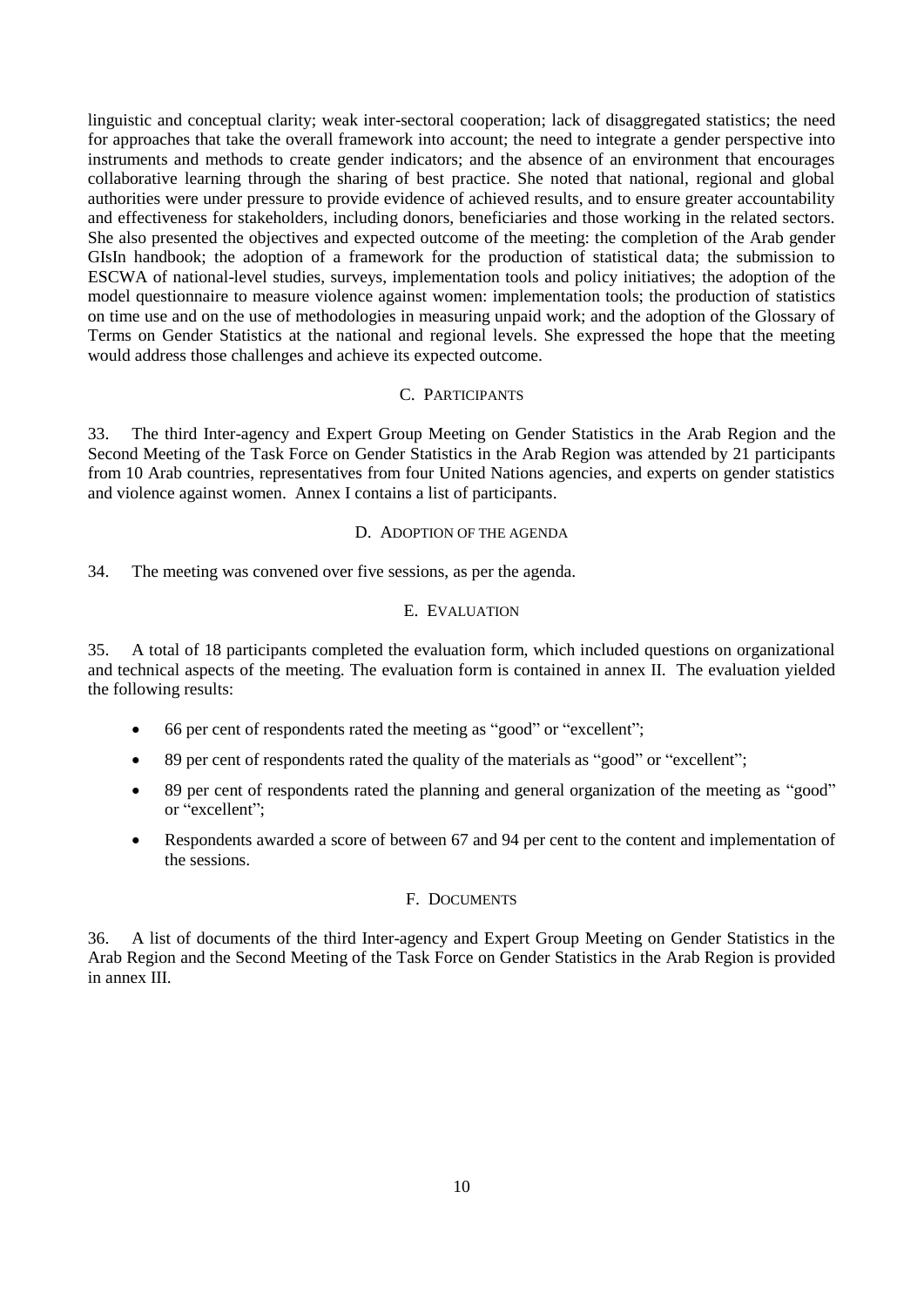# Annex I\*

# **LIST OF PARTICIPANTS**

# Bahrain

Ms. Latifa Alanezi Data Specialist Supreme Council for Women Riffa, Bahrain Tel.: +97333119222 Fax: +973 17415304 E-mail: [Latifa.alanezi@scw.gov.bh](mailto:Latifa.alanezi@scw.gov.bh)

Ms. Amina Alaqal Statistician Central Informatics Organization Bahrain Tel.: +973 39063255 Fax: +973 17878119 E-mail: [alaqal.amina@cio.gov.bh](mailto:alaqal.amina@cio.gov.bh)

### Lebanon

Ms. Ibtissam El Jouni Social Scientist Central Administration of Statistics Beirut, Lebanon Tel.: +961-1-373160 Fax: +961-1-373161 E-mail: [ibtissam.jouni@gmail.com](mailto:ibtissam.jouni@gmail.com)

Ms. Hind Al Soufi Head of Labor and Economy Committee National Commission for Lebanese Women Tel.: +961 3 671600 Fax: +961 5 955103 E-mail: [hindsoufi@hotmail.com](mailto:hindsoufi@hotmail.com)

Ms. Ayda Naaman Head of Documentation and Studies Committee National Commission for Lebanese Women Tel.: 961-5-955101/2 Fax: 961-5-955103 E-mail: [info@nclw.org.lb](mailto:info@nclw.org.lb)

\_\_\_\_\_\_\_\_\_\_\_\_\_\_\_\_\_\_\_\_\_\_

## Egypt

Ms. Wafaa Maged Ahmad Senior Specialist Central Agency for Public Mobilization and Statistics (CAPMAS) Salah Salem Street, Nasr City P.O. Box 2086 Cairo, Egypt Tel.: 202-22600572 & 202-24023031 Fax: 202-24024099 & 202-24024890 E-mail: [Maged\\_wafaa@Yahoo.com](mailto:Maged_wafaa@Yahoo.com) [pres\\_capmas@capmas.gov.eg](mailto:pres_capmas@capmas.gov.eg) [abobakr@capmas.gov.eg](mailto:abobakr@capmas.gov.eg) [abobakr\\_elgendy@yahoo.com](mailto:abobakr_elgendy@yahoo.com)

# Jordan

Ms. Lama Hisham Fahmi Metwally Gender Statistician Department of Gender Statistics P.O. Box 2015 Amman, Jordan Tel.: 9626-5300715 & 9626-5300700 Fax: 9626-5300710 & 9626-5300720 E-mail: [lama@dos.gov.jo](mailto:lama@dos.gov.jo) [stat@dos.gov.jo](mailto:stat@dos.gov.jo) [dg@dos.gov.jo](mailto:dg@dos.gov.jo)

### Palestine

Mr. Ashraf Hamdan Head Division of Gender Statistics Palestinian Central bureau of Statistics P.O. Box 1647, Ramallah, Palestine Tel.: 00970/2982700 Mobile: 00970/599357539 Fax: 00970/2982710 E-mail: [ashrafh@pcbs.gov.ps](mailto:ashrafh@pcbs.gov.ps) [diwan@pcbs.gov.ps](mailto:diwan@pcbs.gov.ps) [ashrafh\\_m@hotmail.com](mailto:ashrafh_m@hotmail.com)

Mr. Haitham Amro General director of Financial and Human **Resources** Ministry of Women Affairs Ramallah, Palestine Mobile: +970599998941 Tel.: +9702423315 Fax: +9702422175 E-mail: [haitham.amro@yahoo.com](mailto:haitham.amro@yahoo.com)

<sup>\*</sup> Issued as submitted.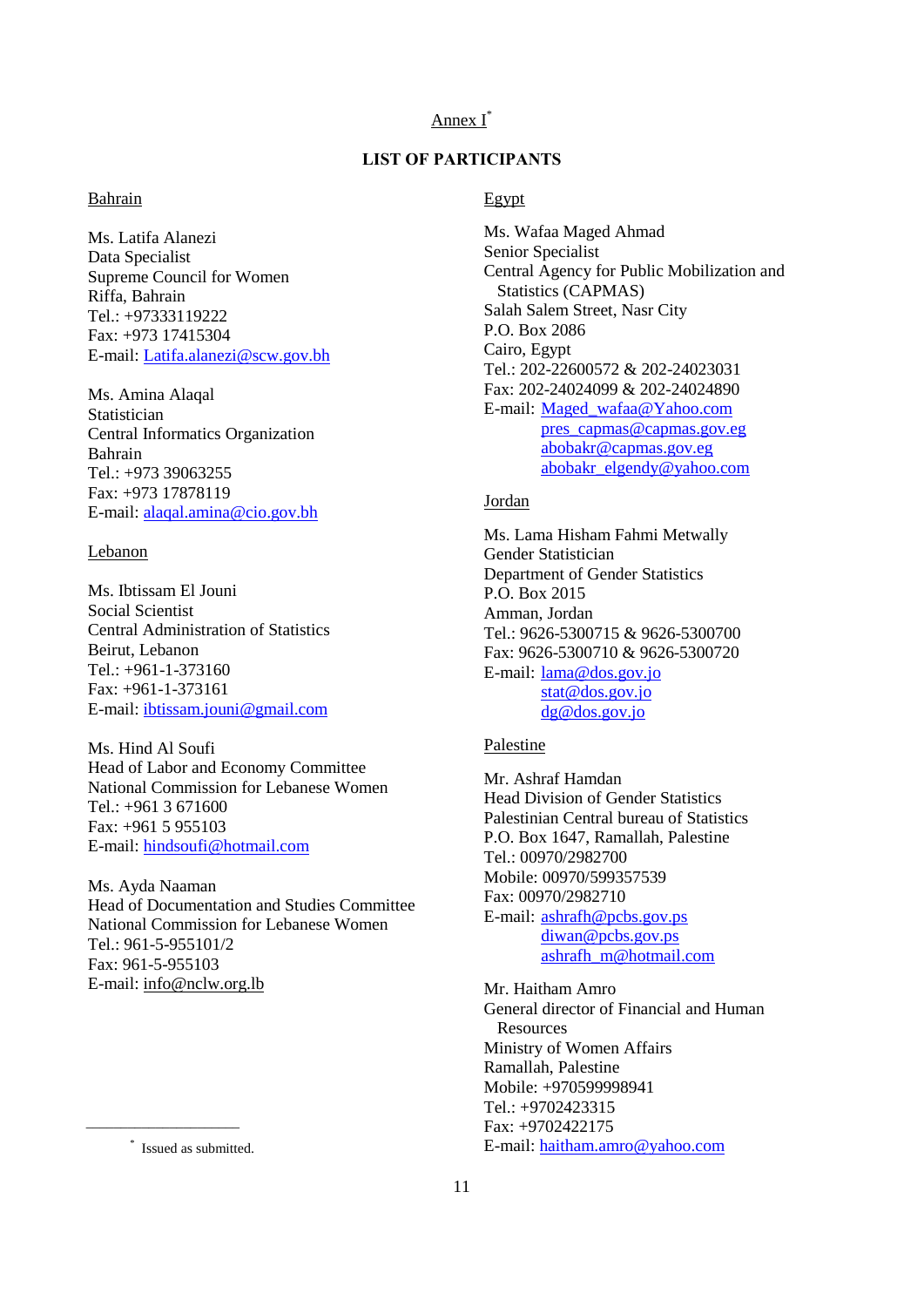### Saudi Arabia

Mr. Mohamed Abdel Hadi Al Nakhli Statistician Expert National Institute for Statistics and Information Saudi Arabia Tel.: 0504693374 Fax: 14014138/6546 E-mail: [aboali\\_91@hotmail.com](mailto:aboali_91@hotmail.com)

### The Sudan

Ms. Farida Hussein Koko Deputy Dirtector/GDWFA Project Department UN Women Project Coordinator Ministry of Welfare and Social Security Khartoum, Sudan Tel.: +249155775313 Fax: +249183776101/+249183777633 Mobile: +249919821487 E-mail: [info@gdwfa.gov.sd](mailto:info@gdwfa.gov.sd) [info@welfare.gov.sd](mailto:info@welfare.gov.sd) [kokofarida123@gmail.com](mailto:kokofarida123@gmail.com)

### Syrian Arab Republic

Ms. Ghania Kache Head of Division for the Empowerment of Women and Children Damascus, Syrian Arab Republic Tel.: +963988996486 Fax: +963 113322292 E-mail: [chania1.chania@gmail.com](mailto:chania1.chania@gmail.com)

### Tunisia

Ms. Arbia Ferchichi Ep Hammami Principal Technician on Gender Statistics National Institute of Statistics Tunisia Address 70, Rue Ech-cham BP 265 CEDEX, Tunis Tel.: (216) 71 891 002 - (216) 71 801 416 Fax: (216) 71 792 559 E-mail: [arbiaferchichi@yahoo.fr](mailto:arbiaferchichi@yahoo.fr) [INS@mdci.gov.tn](mailto:INS@mdci.gov.tn)

### Morocco

Ms. Fatima El Bouayadi **Statistician** High Commission of Planning Department of **Statistics** Rue Bel Hassan El Ouazzani – Haut Agdal – Rabat Maroc, B.p. 178 Tel.: +21263898640 E-mail: [fatimaelbouayadi@yahoo.fr](mailto:fatimaelbouayadi@yahoo.fr)

### Yemen

Mr. Nashwan Al Swaiee MDG's and Gender Database Administration Central Statistical Organization P.O. Box 13434, Sana'a, Yemen Tel.: 00967-1-250108 Fax: 00967-1-250664 Mobile: 967-734818896 E-mail: [cso1@y.net.ye](mailto:cso1@y.net.ye) [swaee79@gmail.com](mailto:swaee79@gmail.com)

Mr. Ghanem Abdullah Alkumaim **Statisticain** Central Statistical Organization P.O. Box 13434, Sana'a, Yemen Mobile: +967777531816 Tel.: +9671255669 Fax: +967 1 250 664 E-mail: [galkumaim73@yahoo.com](mailto:galkumaim73@yahoo.com)

International Labour Organization (ILO)/Regional Office for Arab States

Ms. Gudrun Jevne Associate Expert in Gender Equality Aresco Center, Justinien Street, Kantari Beirut, Lebanon Tel.: +961-1-752-400 ext. 223/+96170885650 Fax: +961 1 752 405 E-mail: [jevne@ilo.org](mailto:jevne@ilo.org)

Mr. Mansour Omeira Labor Economist Justinien Street,  $12^{th}$  Floor Kantari, Beirut, Lebanon Tel.: 961-1-752-400 Fax: 01-752-405 or 01-752-406 E-mail: **omeira@ilo.org**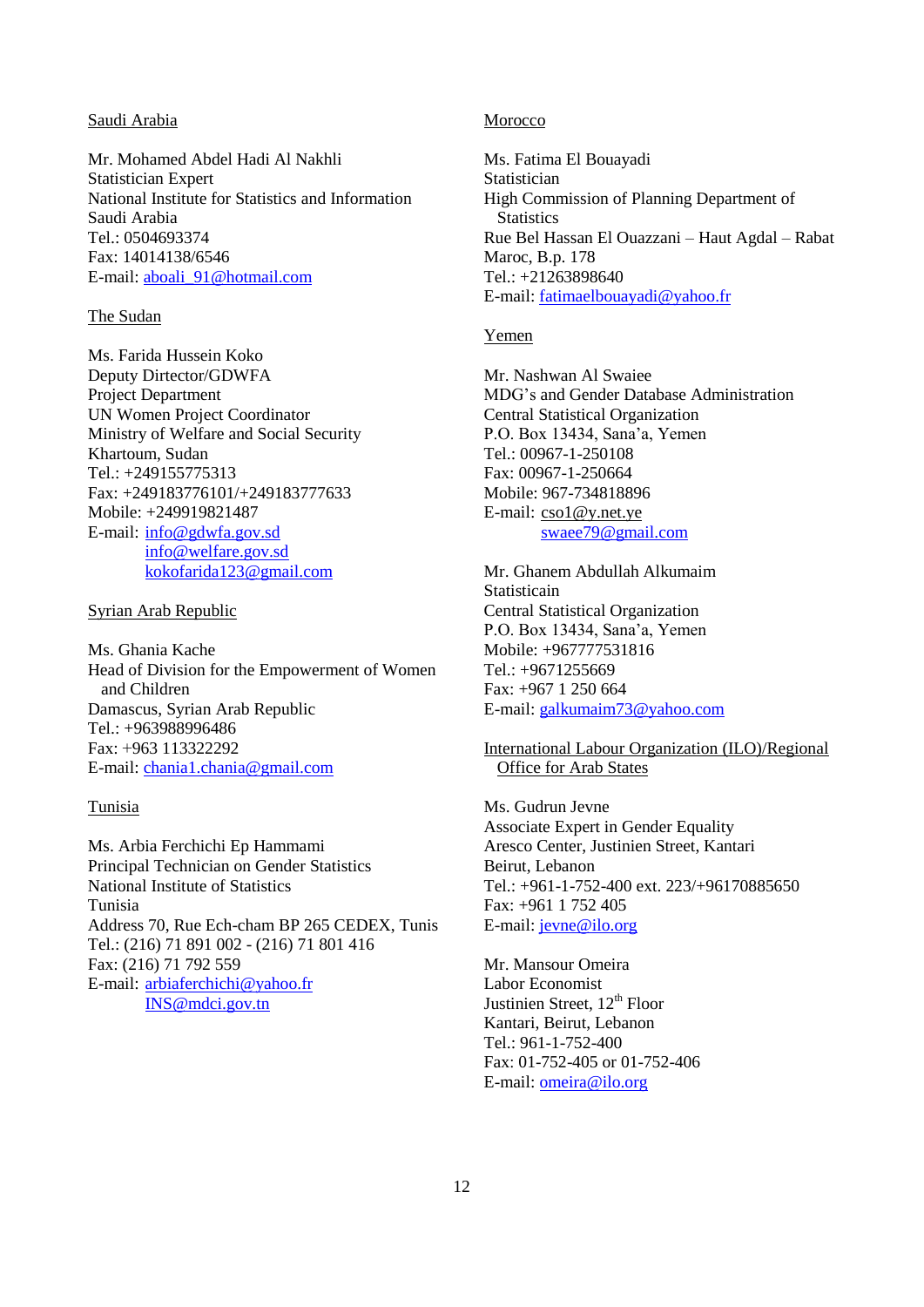### World Bank

Mr. Chadi Bou Habib Senior Economist Beirut, Lebanon Tel.: +961-1-987800 ext: 233 E-mail: [cbouhabib@worldbank.org](mailto:cbouhabib@worldbank.org)

# United Nations Population Fund (UNFPA)

Ms. Enshrah Ahmed Gender, Human Rights and Culture Advisor Naser city, Cairo, Egypt Tel.: +201094775058 E-mail: [enahmed@unfpa.org](mailto:enahmed@unfpa.org)

United Nations Organization for Food and Agriculture (FAO)

Mr. Salar Tayyib Regional Statistician, Gender Focal Point and Secretary of the WPW Regional Office for Europe and Central Asia Budapest, Hungary Tel.: +36706042677 E-mail: [salar.tayyib@fao.org](mailto:salar.tayyib@fao.org)

Ms. Valeria Rocca Gender and Rural Development Consultant Regional Office for Europe and Central Asia Budapest, Hungary Tel.: (+36-1) 8141-262 E-mail: [Valeria.Rocca@fao.org](mailto:Valeria.Rocca@fao.org)

## Consultants

Ms. Afaf Almala Al-Jabiri Free Lance consultant Expert on Violence Against Women (VAW) 385 Greenford Avenue, Ealing W7 1JJ, London, United Kingdom Tel.: 0044 7580763593 Fax: 0044 7580763593 E-mail: [afafjabiri@yahoo.com](mailto:afafjabiri@yahoo.com)

Ms. Anne-Christine Wanders Free Lance consultant Avenue de la Piscine 28 1020 Renens Switzerland Tel.: +4121635027 E-mail: [ac.wanders@bluewin.ch](mailto:ac.wanders@bluewin.ch)

Ms. Henriette Jansen Director of Cybel Consulting Senior Consultant, Violence against Women Research Rue Amat 26 1202, Geneva, Switzerland Tel.: +41 78 730 3035 E-mail: [henriette.jansen@gmail.com](mailto:henriette.jansen@gmail.com)

Economic and Social Commission for Western Asia (ESCWA)

Mr. Juraj Riecan

Ms. Neda Jafar

Mr. Omar Hakouz

Mr. Roy Doumit

Ms. Lubna Ismail

Ms. Amal Nicola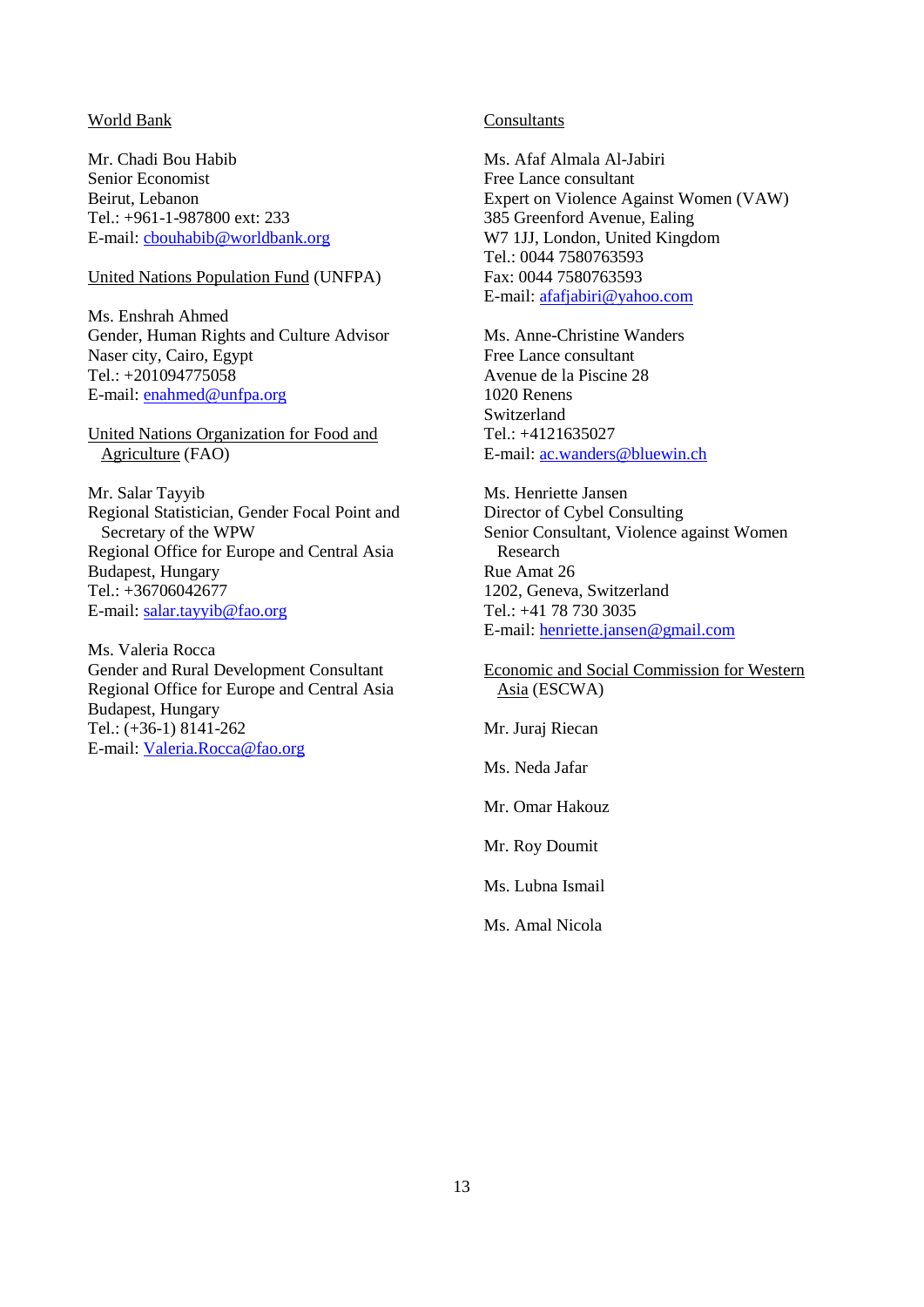# Annex II

# **EVALUATION RESULTS**

The results of the evaluations were as follows:

| 1. Did the meeting discuss the following:                                    |                  |      |                |                | Yes            | N <sub>o</sub> | No response    |
|------------------------------------------------------------------------------|------------------|------|----------------|----------------|----------------|----------------|----------------|
| (a) Regional issues and challenges?                                          |                  |      |                |                | K89            | K <sub>6</sub> | K <sub>6</sub> |
| (b) Activities, work plans and capacity building?                            |                  |      |                |                | K89            | K <sub>0</sub> | K11            |
| (c) Sharing good practice on collecting and generating<br>gender statistics? |                  |      |                | K100           | K <sub>0</sub> | K <sub>0</sub> |                |
| Please evaluate the                                                          |                  |      |                |                | <b>Very</b>    | <b>Not</b>     |                |
| following:                                                                   | <b>Excellent</b> | Good | Acceptable     | <b>Bad</b>     | bad            | applicable     | No response    |
| 2. Extent to which                                                           | K17              | K67  | K11            | K <sub>0</sub> | K <sub>0</sub> | K <sub>6</sub> | K <sub>0</sub> |
| workshop goals                                                               |                  |      |                |                |                |                |                |
| were met                                                                     |                  |      |                |                |                |                |                |
| 3. Overall usefulness<br>of the workshop                                     | K33              | K33  | K28            | K <sub>0</sub> | K <sub>0</sub> | K <sub>6</sub> | K <sub>0</sub> |
| Please evaluate the                                                          |                  |      |                |                | <b>Very</b>    | <b>Not</b>     |                |
| following:                                                                   | <b>Excellent</b> | Good | Acceptable     | <b>Bad</b>     | bad            | applicable     | No response    |
| (d) Content and workings of the meeting                                      |                  |      |                |                |                |                |                |
| Quality of<br>4.                                                             | K <sub>28</sub>  | K61  | K <sub>6</sub> | K <sub>6</sub> | K <sub>0</sub> | K <sub>0</sub> | K <sub>0</sub> |
| materials                                                                    |                  |      |                |                |                |                |                |
| Quality of<br>5.                                                             | K11              | K33  | K50            | K <sub>6</sub> | K <sub>0</sub> | K <sub>0</sub> | K <sub>0</sub> |
| presentations                                                                |                  |      |                |                |                |                |                |
| Sufficient time for<br>6.                                                    | K39              | K28  | K33            | K <sub>0</sub> | K <sub>0</sub> | K <sub>0</sub> | K <sub>0</sub> |
| discussions and                                                              |                  |      |                |                |                |                |                |
| input                                                                        |                  |      |                |                |                |                |                |
| 7. Balance between                                                           | K28              | K44  | K22            | K <sub>6</sub> | K <sub>0</sub> | K <sub>0</sub> | K <sub>0</sub> |
| subjects                                                                     |                  |      |                |                |                |                |                |
| 8. Usefulness of                                                             | K22              | K33  | K22            | K <sub>0</sub> | K <sub>0</sub> | K <sub>6</sub> | K17            |
| presentations                                                                |                  |      |                |                |                |                |                |
| 9. Session 1: Review                                                         | K28              | K50  | K17            | K <sub>0</sub> | K <sub>0</sub> | K <sub>6</sub> | K <sub>0</sub> |
| of statistical                                                               |                  |      |                |                |                |                |                |
| activities carried                                                           |                  |      |                |                |                |                |                |
| out since the                                                                |                  |      |                |                |                |                |                |
| second Inter-                                                                |                  |      |                |                |                |                |                |
| agency and Expert                                                            |                  |      |                |                |                |                |                |
| Group Meeting on<br>gender statistics in                                     |                  |      |                |                |                |                |                |
| the Arab Region                                                              |                  |      |                |                |                |                |                |
|                                                                              | K28              |      | K22            |                |                |                | K <sub>0</sub> |
| 10. Session $2$ :<br>Monitoring and                                          |                  | K44  |                | K <sub>0</sub> | K <sub>0</sub> | K6             |                |
| reporting on gender                                                          |                  |      |                |                |                |                |                |
| issues and concerns                                                          |                  |      |                |                |                |                |                |
| 11. Session 3: Violence                                                      | K50              | K44  | K <sub>0</sub> | K <sub>0</sub> | K <sub>0</sub> | K <sub>6</sub> | K <sub>0</sub> |
| against women                                                                |                  |      |                |                |                |                |                |
| 12. Session 4: Women                                                         | K33              | K44  | K16            | K <sub>0</sub> | K <sub>0</sub> | K <sub>6</sub> | K <sub>0</sub> |
| in the economy                                                               |                  |      |                |                |                |                |                |
| 13. Session 5:                                                               | K17              | K50  | K17            | K <sub>6</sub> | K <sub>6</sub> | K <sub>6</sub> | K <sub>0</sub> |
| Capacity-building                                                            |                  |      |                |                |                |                |                |
| activities and                                                               |                  |      |                |                |                |                |                |
| outcome                                                                      |                  |      |                |                |                |                |                |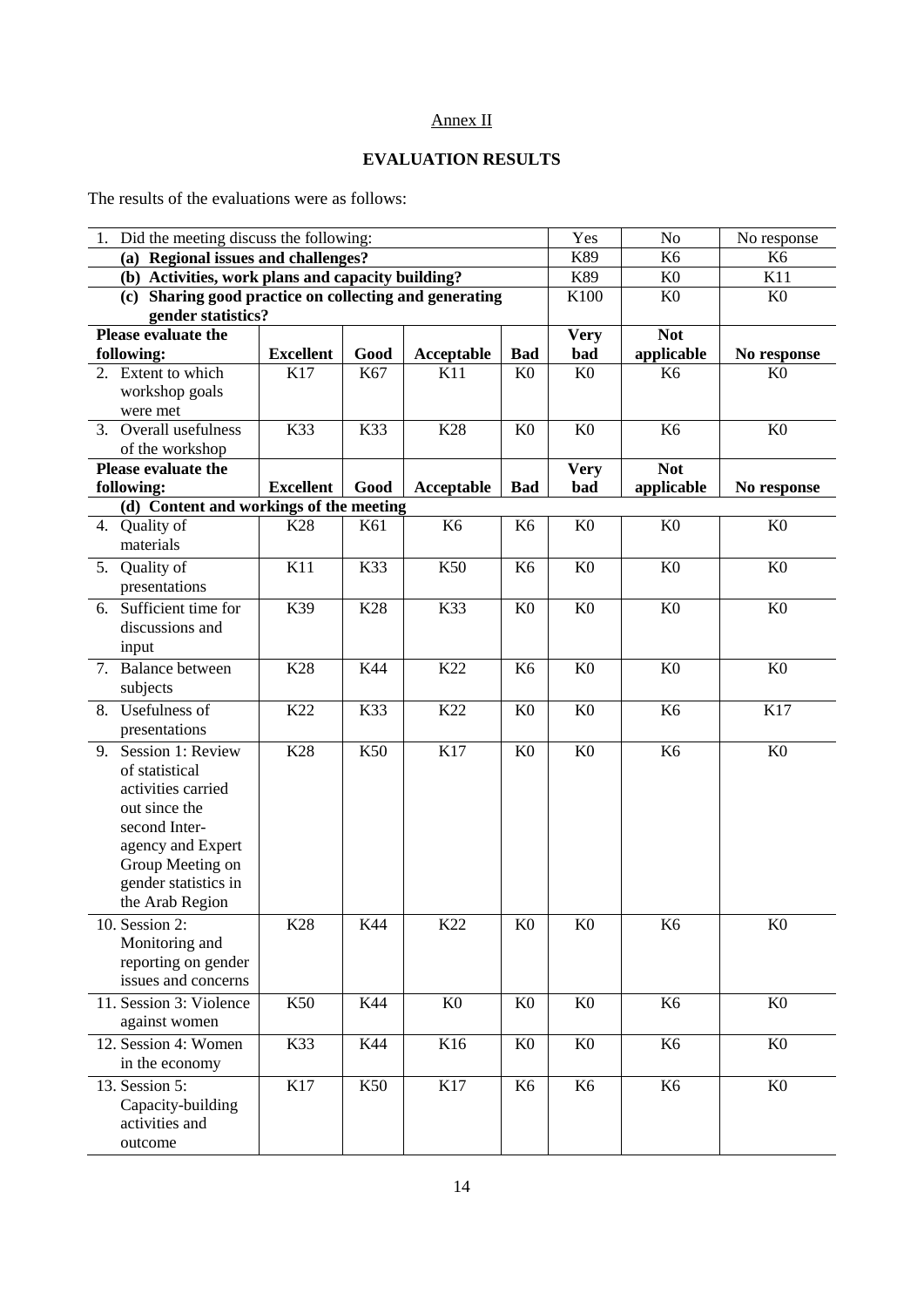| <b>Please evaluate the</b>                                                               |                  |      |                |                | <b>Very</b>    | <b>Not</b>     |                |
|------------------------------------------------------------------------------------------|------------------|------|----------------|----------------|----------------|----------------|----------------|
| following:                                                                               | <b>Excellent</b> | Good | Acceptable     | Bad            | bad            | applicable     | No response    |
| (e) Meeting organization                                                                 |                  |      |                |                |                |                |                |
| 14. Distribution of<br>invitations/the<br>agenda/materials<br>within a specified<br>time | K44              | K39  | K <sub>6</sub> | K <sub>6</sub> | K <sub>0</sub> | K <sub>0</sub> | K <sub>6</sub> |
| 15. Length of the<br>meeting                                                             | K33              | K39  | K22            | K <sub>0</sub> | K <sub>0</sub> | K <sub>0</sub> | K <sub>6</sub> |
| 16. Quality of the<br>facilities where the<br>meeting was<br>convened                    | K56              | K33  | K11            | K <sub>0</sub> | K <sub>0</sub> | K <sub>0</sub> | K <sub>0</sub> |
| 17. Quality of<br>simultaneous<br>interpretation                                         | K56              | K22  | K11            | K <sub>0</sub> | K <sub>0</sub> | K6             | K <sub>6</sub> |
| 18. Overall planning<br>and organization of<br>the meeting                               | K50              | K39  | K11            | K <sub>0</sub> | K <sub>0</sub> | K <sub>0</sub> | K <sub>0</sub> |